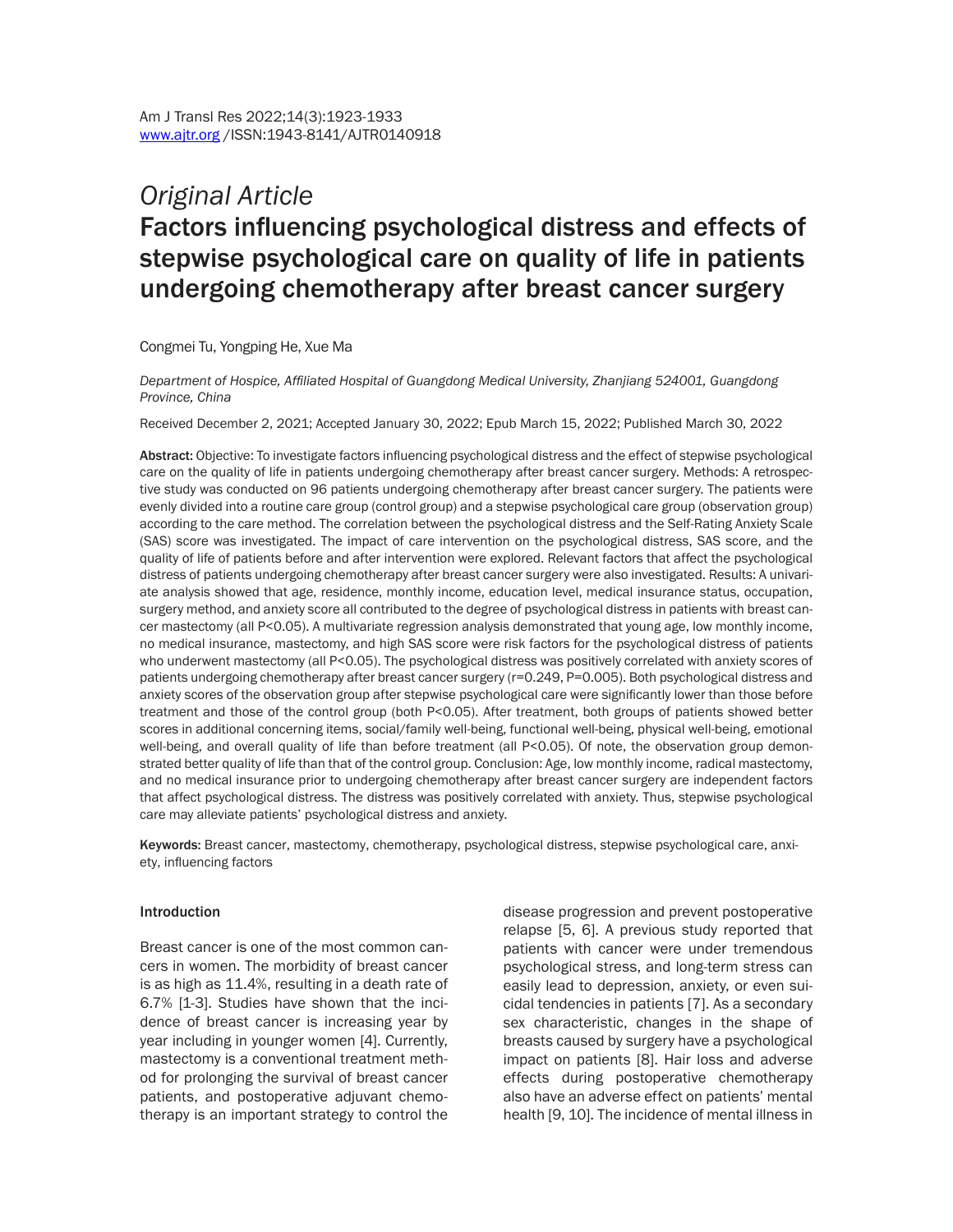breast cancer patients was reported to be 10%- 20%, and the incidence was much higher in breast cancer patients with mastectomy [11]. Therefore, psychological problems of breast cancer patients are attracting more attention.

The distress thermometer (DT) is an evaluation and screening tool that reflects the degree of psychological distress of patients [12]. A study revealed that psychological distress was positively correlated with patients' anxiety [12]. Stepwise psychological care is a systematic psychological therapy that plays important roles in alleviating distress, regulating patients' emotions, and making patients adapt to clinical treatment [13]. The care model has been widely used among cancer patients in recent years. At present, studies have reported that the psychological distress of patients undergoing chemotherapy after breast cancer surgery is correlated with their age, non-breast-conserving surgery, and clinical stage. However, so far no research has been conducted to study the effect of stepwise care on the psychological distress of patients undergoing chemotherapy after breast cancer surgery [14]. This study aimed to investigate influencing factors of the psychological distress and explore the effect of stepwise psychological care on the psychological distress and anxiety of patients after breast cancer surgery.

#### Materials and methods

#### *General information*

A retrospective study was conducted on 96 patients undergoing breast cancer mastectomy in the breast surgery department of Affiliated Hospital of Guangdong Medical University from January 2018 to December 2020. Patients were divided into a routine care group (control group) and a stepwise psychological care group (observation group), with 48 patients in each group. The patients had an age of 26-72 years old and an average age of 48.6±9.9 years old. All participants signed an informed consent form. This study was approved by the Ethics Committee of Affiliated Hospital of Guangdong Medical University.

#### *Inclusion and exclusion criteria*

Inclusion criteria: 1) Patients with breast cancer and TNM staging in accordance with Guideline for Breast Cancer, Chinese Anti-Cancer Association (CACA) [15]. 2) Patients with an age above 18 years-old; 3) Patients who underwent radical mastectomy for breast cancer; 4) Patients who underwent chemotherapy after surgery. Exclusion criteria: 1) Patients with incomplete clinical data; 2) Patients with severe heart, liver, kidney and other diseases; 3) Patients with mental illness or cerebrovascular disease who cannot cooperate; 4) Patients with inconvenient follow-up; 5) Patients with other cancers.

#### *Methods*

### *Collection of general data and relevant information*

First, general data of patients were collected in the form of questionnaires, including: the age of the patient, education level, residence, family monthly income, payment method, current marital status, tumor staging, etc.

#### *Randomization of selected patients after the questionnaire survey*

*Routine care:* 1) Patients underwent routine chemotherapy after the mastectomy, during which vital signs were checked three-times a day [16]. Any progression of the disease should be reported to the doctor in time; 2) It was assured that the ward was comfortable and tidy; 3) The diet should be carefully prepared according to the specific condition of individuals, avoiding spicy food; 4) Treatment guidance for the administration of chemotherapy drugs was introduced, including the dosage, time, and adverse effects that may occur.

*Stepwise psychological care:* On the basis of routine care, the observation group was given stepwise psychological care. The researchers collected and analyzed the clinical data and proposed a stepwise psychological care plan according to the psychological characteristics and the cause of disease for patients after breast cancer surgery. Based on the step, course, content, and strategy, the stepwise psychological care consisted of an observation period, guidance period, face-to-face instruction period, and professional intervention period. For the observation period, after admission, routine health education was given to help the patients better understand their ability of daily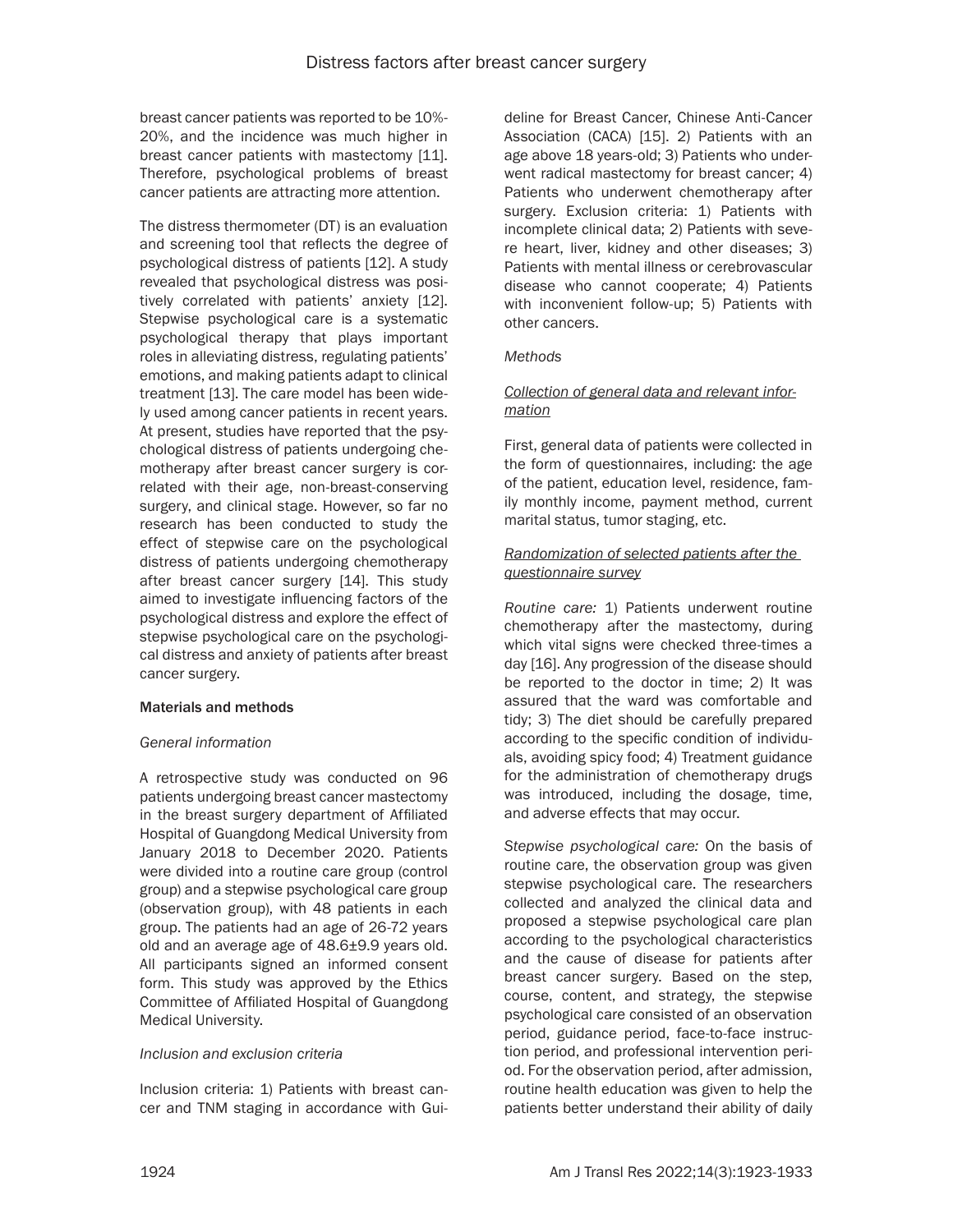life and self-care. The patients' psychological anxiety or depression and psychological distress were observed. They were also informed to contact the doctor and nurse in time in case of any question in order to establish a harmonious nurse-patient relationship. For the guidance period, a WeChat group was established to give the patients instructions for 10-15 minutes every week after their discharge, to understand the needs of patients for out-of-hospital care, and find out major problems and concerns faced by patients. For example, hygiene of the surgical area, rest and exercise, and prevention of postoperative complications, were considered and strategies and plans were provided to solve these concerns. This reduced patients' anxiety to a large extent, as well as enhanced their abilities of cognition, judgment, choice making, and emotional understanding. For the face-to-face instruction period, the intervention followed the guidelines of US authoritative "Home Care Manual for Cancer", which included symptom knowledge and management methods. In this period, the nursing staff focused on practical skills and aimed to guide patients to perform functional exercises of the upper limbs on the surgical side in order to promote postoperative blood circulation and chemotherapy. This also helped patients to understand the precautions and to help them maintain a good mood and socialize. The intervention course lasted for 1 hour each time when patients revisited the hospital every week. For the professional intervention period, in case the psychological distress continued or was aggravated after the intervention, the mental health doctors were able to strengthen the intervention, in which one-to-one counseling was adopted to understand the patients' problems, capture important information, guide patients to have faith in chemotherapy and its efficacy, and talk about the concerns or problems during chemotherapy. If symptoms were severe, patients could be transferred to a psychiatrist for psychotherapy.

#### *Outcome measures*

(1) A univariate analysis and a multivariate logistic regression were conducted to analyze the related factors affecting the psychological distress of patients undergoing chemotherapy after breast cancer surgery.

(2) A correlation analysis was applied to study the correlation between the degree of psychological distress and SAS score before care intervention.

(3) The effects of care intervention on patients' psychological distress and SAS scores were investigated. The distress thermometer (DT) was used to measure patients' psychological distress level, with a scale of 0-10 (0: no distress and 10: extreme distress, where ≥4 indicated moderate to severe psychological distress, while <4 indicated normal mood fluctuation). Patients' anxiety was evaluated by using Self-rating Anxiety Scale (SAS), which contained 20 items with 1-4 points per item [12]. The sum of scores indicated the degree of anxiety. (The cut-off value of SAS standard score was 50 points, in which 50-59 points were considered mild anxiety, 60-69 points were moderate anxiety, and 70 points or more were severe anxiety [8].

(4) The quality of life was evaluated before and after treatment by the functional assessment of cancer therapy-breast (FACT-G) [8]. The FACT-G contains 5 domains and 36 items, including functional well-being (7 items), social/ family well-being (7 items), physical well-being (7 items), emotional well-being (6 items) and additional concerning items (9 items). Each item was rated on a 5-point scale, and the points in each domain were added to get the total points. Higher points indicated a better quality of life.

#### *Statistical methods*

SPSS 17.0 statistical software was used to analyze the data. Continuous variables conforming to a normal distribution and homogeneity of variances were presented as mean ± standard variances were presented as mean  $\pm$  standard deviation ( $\overline{x}$   $\pm$  sd), which were analyzed by independent sample t test between groups and paired sample t test for before and after comparison within groups. Multi-group comparisons were done by one-way analysis of variance (ANOVA) combined with Bonferroni post hoc test. The counted data was analyzed by Pearson Chi-square test. The bivariate correlation was analyzed by Pearson correlation coefficient. Logistic regression analysis was applied to screen for risk factors affecting the psychological distress of patients undergoing chemotherapy after breast cancer surgery. A univariate analysis was conducted to identify variables with between-group differences, and forward stepwise selection (Ward) was used for variable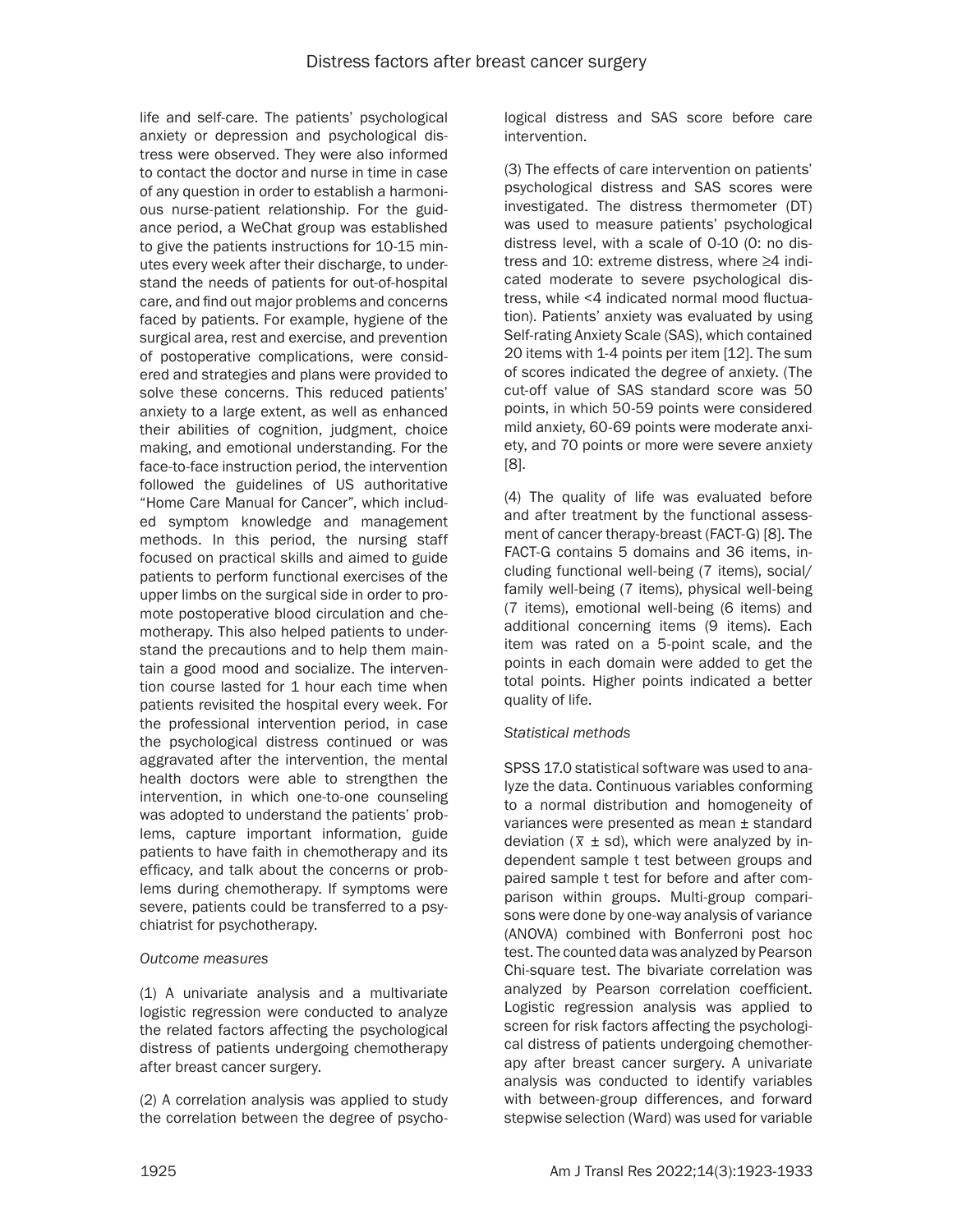screening. The inclusion level was 0.05 and the exclusion level was 0.1. The odds ratio (OR) was used to represent the risk of increased psychological distress, and the difference was considered statistically significant when P<0.05.

#### Results

#### *Comparison of general information between the two groups of patients*

There were no significant differences in terms of age, address, monthly income, education level, marital status, medical insurance status, tumor stage, occupation, surgery method, psychological distress, and anxiety score between the two groups of patients at the admission (all P>0.05; Table 1).

### *Factors influencing psychological distress in patients undergoing chemotherapy after breast cancer surgery*

The average score of psychological distress of patients undergoing chemotherapy after breast cancer surgery was 4.57±1.81. A univariate analysis of the psychological distress of these patients showed that age, residence, monthly income, education level, medical insurance status, occupation, surgery method, and anxiety score wereall factors contributing to psychological distress (all P<0.05; Table 2).

*Multivariate logistic regression analysis of risk factors for psychological distress in patients undergoing chemotherapy after breast cancer surgery*

A multivariate regression analysis demonstrated that age, monthly income, medical insurance status, surgery method, and SAS score were factors influencing the psychological distress of patients after breast cancer surgery (all P<0.05), among which the OR value of age was less than 1, while OR values of monthly payment, medical insurance status, surgery method, and SAS score were all above 1. Young age, low monthly income, no medical insurance, mastectomy, and high SAS score were risk factors for psychological distress (Tables 3, 4).

### *Correlation between psychological distress and anxiety score*

The anxiety score of patients undergoing chemotherapy after breast cancer surgery was 54.96±9.61, and the degree of psychological distress was positively correlated with the anxiety score (r=0.249, P=0.005; Figure 1).

*Comparison of the degree of psychological distress and anxiety scores between the two groups of patients after care intervention*

The degree of psychological distress and anxiety scores of the observation group after treatment were significantly lower than those before treatment and significantly lower than those of the control group (all P<0.05; Table 5).

*Comparison of the quality of life between two groups of patients before and after treatment*

Before treatment, there were no significant differences regarding additional items of concern, social/family well-being, functional well-being, physical well-being, emotional well-being, aor overall quality of life between the two groups of patients (all P>0.05). After treatment, both groups of patients demonstrated better scores in additional items of concern, social/family well-being, functional well-being, physical wellbeing, emotional well-being, and overall quality of life than those before treatment (all P<0.05; Table 6). Of note, the observation group showed better quality of life scales than those of the control group.

#### **Discussion**

Breast cancer is the most common malignancy in women, of which the incidence is increasing year by year with a trend to affect younger women [15]. Surgery is an effective method for the treatment of breast cancer. Postoperative chemotherapy can effectively prevent recurrence and metastasis, so it can control progression and prolong the life of patients [18, 19]. After the mastectomy, due to the changes in breast shape and the occurrence of adverse effects after chemotherapy, there may be a negative impact on the psychology of patients. If the negative emotion cannot be well alleviated, this will easily cause psychological disorders in patients. Therefore, how to effectively resolve negative emotions and increase psychological endurance for patients undergoing chemotherapy after breast cancer surgery has become a new topic of clinical research [20, 21].

This study shows that breast cancer patients have a high degree of psychological distress,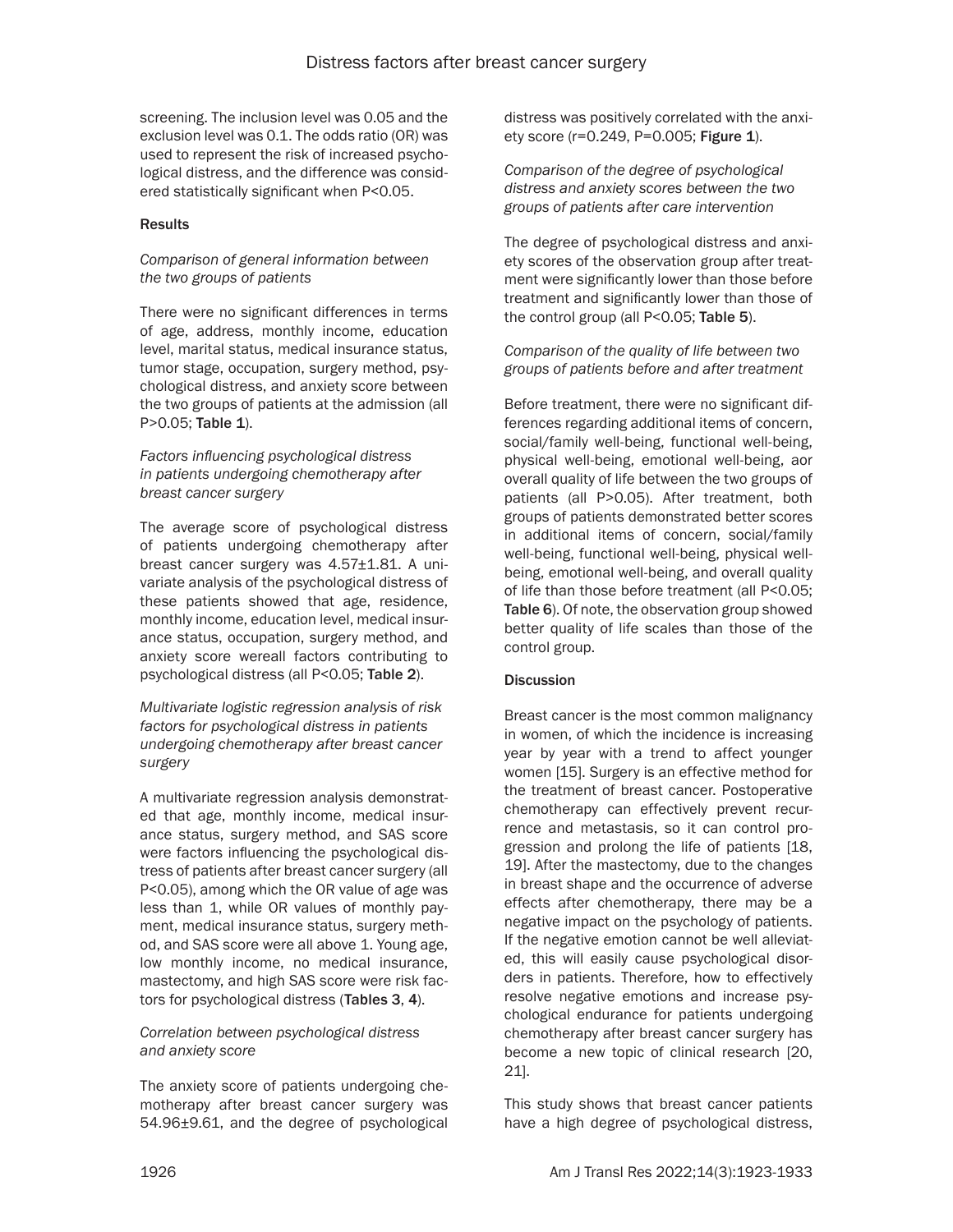### Distress factors after breast cancer surgery

| Category                                             | Observation group<br>$(n=48)$ | Control group<br>$(n=48)$ | $\chi^2/t$ | P     |
|------------------------------------------------------|-------------------------------|---------------------------|------------|-------|
| Age (n)                                              |                               |                           | 0.168      | 0.919 |
| 18-40                                                | 12                            | 11                        |            |       |
| 41-60                                                | 25                            | 27                        |            |       |
| >61                                                  | 11                            | 10                        |            |       |
| Residence (n)                                        |                               |                           | 0.686      | 0.408 |
| Urban                                                | 30                            | 26                        |            |       |
| Rural                                                | 18                            | 22                        |            |       |
| Monthly income (n)                                   |                               |                           | 0.188      | 0.665 |
| ≤5000 CNY                                            | 15                            | 17                        |            |       |
| >5000 CNY                                            | 33                            | 31                        |            |       |
| Education level (n)                                  |                               |                           | 0.784      | 0.853 |
| Elementary school and below                          | 11                            | 12                        |            |       |
| Middle and high school                               | 19                            | 15                        |            |       |
| College                                              | 10                            | 11                        |            |       |
| College and above                                    | 8                             | 10                        |            |       |
| Marital status (n)                                   |                               |                           | 1.126      | 0.771 |
| Unmarried                                            | 10                            | 13                        |            |       |
| Married                                              | 32                            | 27                        |            |       |
| <b>Divorced</b>                                      | 4                             | 5                         |            |       |
| Widowed                                              | 2                             | 3                         |            |       |
| Medical insurance status (n)                         |                               |                           | 0.547      | 0.761 |
| No insurance                                         | 10                            | 13                        |            |       |
| Medical insurance for employees or residents         | 32                            | 30                        |            |       |
| Commercial insurance                                 | 6                             | 5                         |            |       |
| Tumor stage (n)                                      |                               |                           | 0.858      | 0.651 |
| $\overline{1}$                                       | 6                             | 4                         |            |       |
| $\mathbf{II}$                                        | 32                            | 36                        |            |       |
| $\mathbf{III}$                                       | 10                            | 8                         |            |       |
| Occupation (n)                                       |                               |                           | 0.048      | 0.827 |
| Yes                                                  | 32                            | 33                        |            |       |
| No                                                   | 16                            | 15                        |            |       |
| Surgery method (n)                                   |                               |                           | 0.194      | 0.660 |
| Modified radical mastectomy                          | 34                            | 32                        |            |       |
| Breast-conserving surgery or modified reconstruction | 14                            | 16                        |            |       |
| Psychological distress (point)                       | $4.61 \pm 1.86$               | $4.49 \pm 1.79$           | 0.322      | 0.748 |
| SAS score (point)                                    | 54.25±9.54                    | 55.27±10.35               | 0.502      | 0.617 |

Table 1. General information in the two groups of patients

Note: SAS: self-rating anxiety scale.

which is a combination of the psychological problems that may exist in cancer patients according to the National Cancer Institute of the United States, and is defined as cancerrelated psychological distress [22]. In this study, BC patients who received chemotherapy after surgery were selected, since psychological problems were more prominent in the early stage of disease diagnosis and treatment. Studies have found that the higher the degree of psychological distress, the more serious the psychological problems of the patients during the treatment of breast cancer, which makes them more likely to develop mental illness [23, 24]. There are many factors that affect the degree of psychological distress, and patients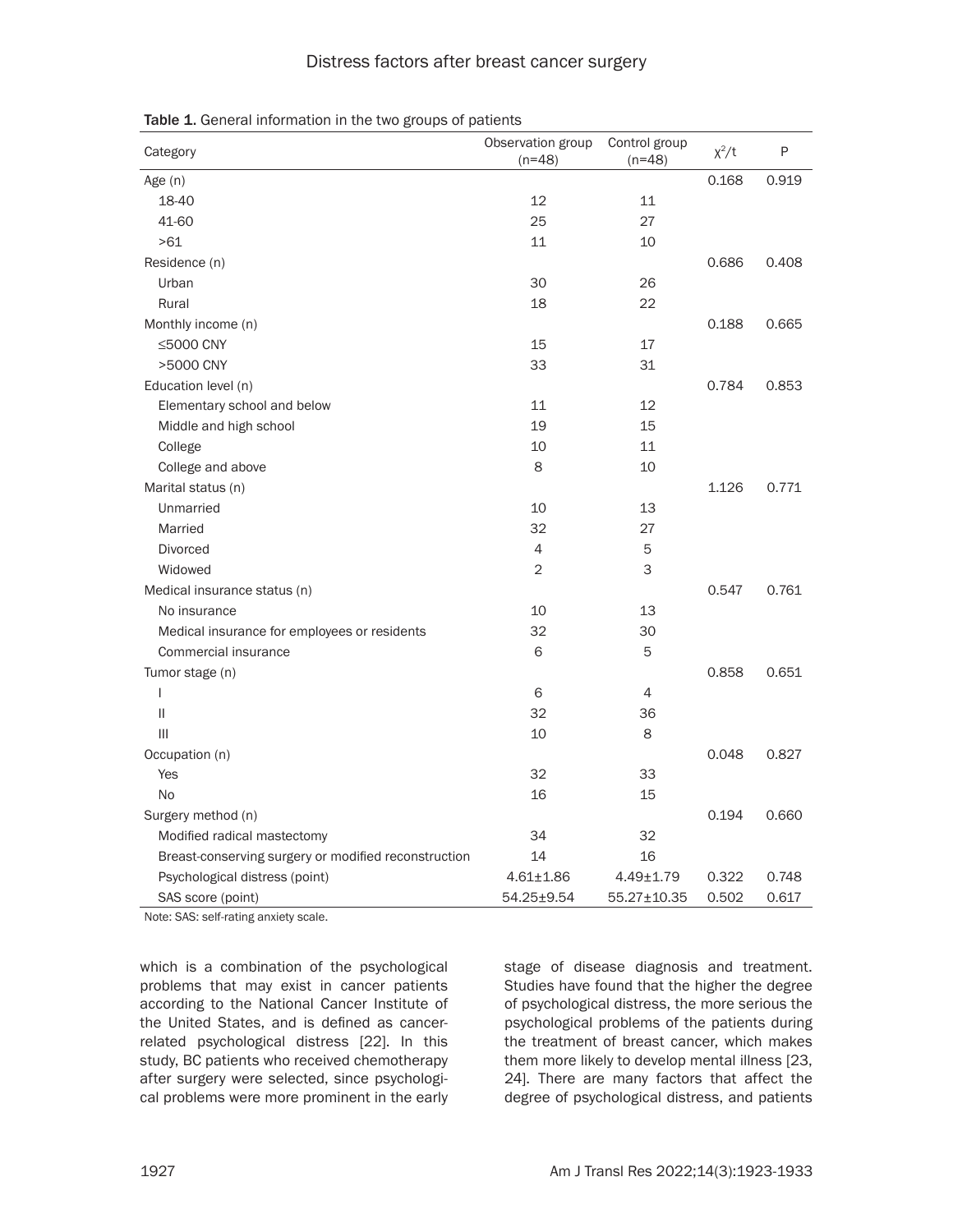| Category                                             | Case | Degree of psychological<br>distress (point) | t/F   | P       |
|------------------------------------------------------|------|---------------------------------------------|-------|---------|
| Age (Y)                                              |      |                                             | 8.504 | < 0.001 |
| 18-40                                                | 23   | $5.61 \pm 1.83$                             |       |         |
| 41-60                                                | 52   | $4.54 \pm 1.81$ <sup>a</sup>                |       |         |
| 61                                                   | 21   | $3.52 \pm 1.03^{aaaa,b}$                    |       |         |
| Residence (n)                                        |      |                                             | 2.154 | 0.035   |
| Urban                                                | 56   | $4.23 \pm 1.60$                             |       |         |
| Rural                                                | 40   | $5.05 \pm 1.99$                             |       |         |
| Monthly income (n)                                   |      |                                             | 2.419 | 0.018   |
| ≤5000 CNY                                            | 32   | $5.19 \pm 1.97$                             |       |         |
| >5000 CNY                                            | 64   | $4.27 \pm 1.65$                             |       |         |
| Education level (n)                                  |      |                                             | 6.928 | < 0.001 |
| Elementary school and below                          | 23   | $5.61 \pm 1.81$                             |       |         |
| Middle and high school                               | 34   | $4.62 \pm 1.76$ °                           |       |         |
| College                                              | 21   | $4.20 \pm 1.94$ <sup>c</sup>                |       |         |
| College and above                                    | 18   | $3.63 \pm 1.01$ <sub>ccc,d</sub>            |       |         |
| Marital status (n)                                   |      |                                             | 0.343 | 0.567   |
| Unmarried                                            | 23   | $4.65 \pm 1.82$                             |       |         |
| Married                                              | 59   | $4.58 + 1.76$                               |       |         |
| <b>Divorced</b>                                      | 9    | 4.49±1.92                                   |       |         |
| Widowed                                              | 5    | $4.54 \pm 1.78$                             |       |         |
| Medical insurance status (n)                         |      |                                             | 6.459 | 0.002   |
| No insurance                                         | 23   | $5.35 \pm 1.80$                             |       |         |
| Medical insurance for employees or residents         | 62   | $4.35 \pm 1.80^e$                           |       |         |
| Commercial insurance                                 | 11   | $4.18 \pm 1.47$ <sup>e</sup>                |       |         |
| Tumor stage (n)                                      |      |                                             | 0.872 | 0.345   |
| $\overline{1}$                                       | 10   | $4.62 \pm 1.82$                             |       |         |
| $\vert\vert$                                         | 68   | $4.56 \pm 1.67$                             |       |         |
| $\mathbf{III}$                                       | 18   | $4.76 \pm 1.92$                             |       |         |
| Occupation (n)                                       |      |                                             | 2.660 | 0.009   |
| Yes                                                  | 65   | $4.21 \pm 1.60$                             |       |         |
| <b>No</b>                                            | 31   | $5.20 \pm 1.98$                             |       |         |
| Surgery method (n)                                   |      |                                             | 2.174 | 0.032   |
| Modified radical mastectomy                          | 66   | $5.12 \pm 1.85$                             |       |         |
| Breast-conserving surgery or modified reconstruction | 30   | $4.26 \pm 1.67$                             |       |         |
| SAS score (point)                                    |      |                                             | 2.956 | 0.004   |
| < 50                                                 | 32   | $4.53 + 1.74$                               |       |         |
| $\geq 50$                                            | 64   | $5.32 + 1.97$                               |       |         |

Table 2. Factors influencing psychological distress in patients undergoing chemotherapy after breast

Note: compared with 18-40 years old, ªP<0.05, ªªªP<0.001; compared with 41-60 years old, ʰP<0.05; compared with elementary school and below, °P<0.05, °°P<0.001; compared with middle and high school, <sup>d</sup>P<0.05; compared with self-finance, e P<0.05. SAS: Self-rating Anxiety Scale.

with different diseases experience psychological distress in different ways [25, 26].

In this study, we analyzed factors affecting the psychological distress of breast cancer patients

and demonstrated that age, monthly income, surgery method, and medical insurance status were independent factors that impact the psychological distress of patients undergoing chemotherapy after breast cancer surgery. A study

cancer surgery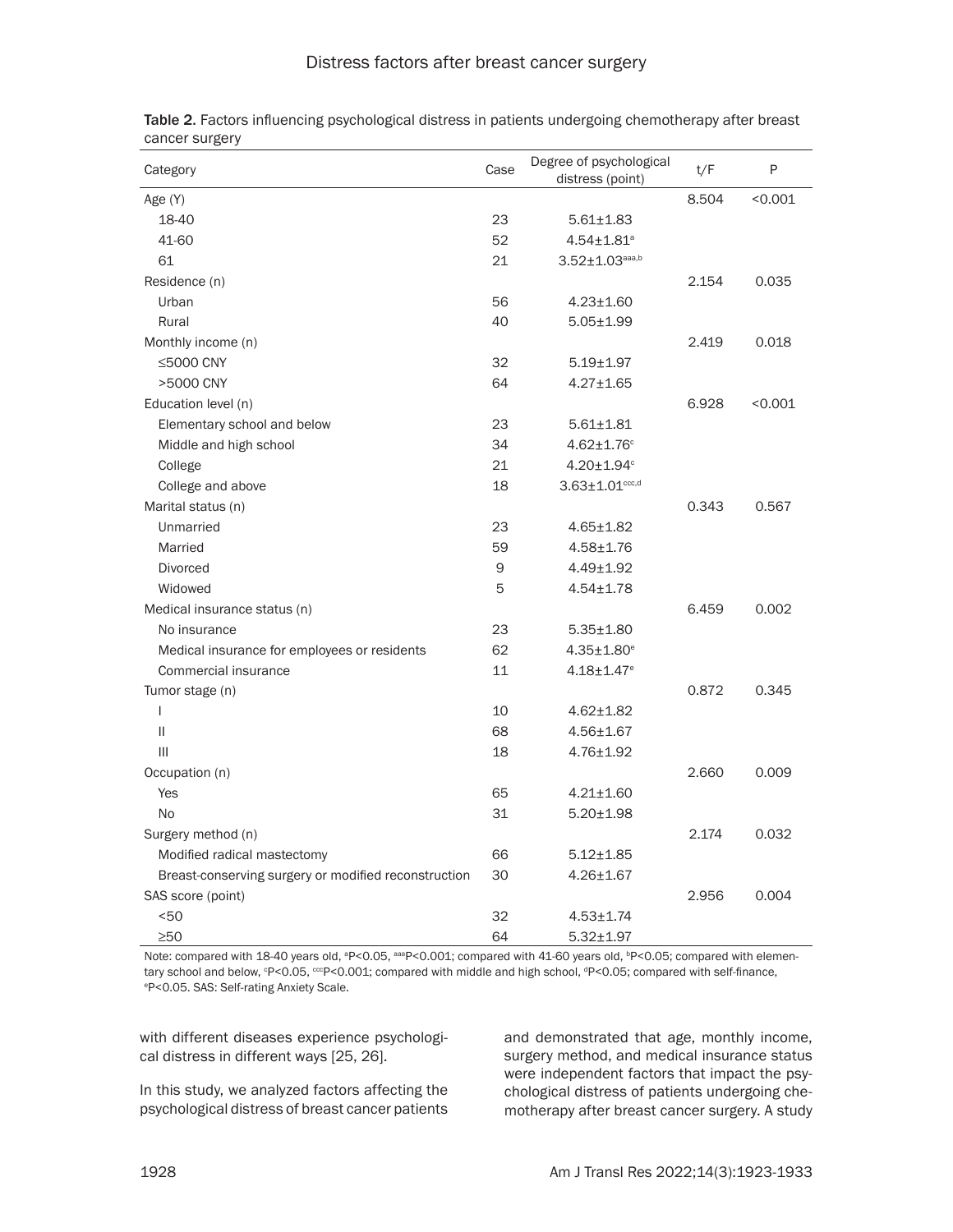| Factor                   | Independent variable Value |                                                                                                |
|--------------------------|----------------------------|------------------------------------------------------------------------------------------------|
| Age (Y)                  | X1                         | $\leq 60 = 1, > 60 = 0$                                                                        |
| Residence                | X2                         | rural= $1.$ urban= $0$                                                                         |
| Monthly income (CNY)     | X4                         | $\leq$ 5000=1, >5000=0                                                                         |
| Education level          | X <sub>5</sub>             | high school and below $=1$ , college and above $=0$                                            |
| Medical insurance status | X6                         | self-finance = 1, medical insurance or commercial insur-<br>ance $=0$                          |
| Occupation               | X <sub>7</sub>             | $ves = 1, no = 0$                                                                              |
| Surgery method           | X8                         | modified radical mastectomy =1, breast-conserving sur-<br>gery or modified reconstruction $=0$ |
| SAS score (point)        | X9                         | $\geq$ 50=1. <50=0                                                                             |

Table 3. Assignment table of independent variables of influencing factors on psychological distress in patients undergoing chemotherapy after breast cancer surgery

Note: SAS: Self-rating Anxiety Scale.

Table 4. Multivariate logistic regression analysis of psychological distress in breast cancer patients undergoing chemotherapy

| Factor                   | β     | <b>SE</b> | Wald value | OR value (95% CI)      | P       |
|--------------------------|-------|-----------|------------|------------------------|---------|
| Age (Y)                  | 1.819 | 0.802     | 6.632      | 0.157 (0.051-0.624)    | 0.025   |
| Residence                | 0.813 | 0.815     | 1.063      | 2.269 (0.501-10.269)   | 0.312   |
| Monthly income (CNY)     | 0.308 | 0.846     | 12.688     | $0.072(0.036 - 0.239)$ | < 0.001 |
| Education level          | 1.242 | 0.732     | 2.732      | 3.258 (0.802-12.265)   | 0.129   |
| Medical insurance status | 1.852 | 0.736     | 5.696      | 5.109 (1.403-21.364)   | 0.036   |
| Occupation               | 0.196 | 0.732     | 0.068      | $0.842(0.196-3.539)$   | 0.785   |
| Surgery method           | 1.956 | 0.754     | 5.491      | 5.017 (1.398-19.254)   | 0.031   |
| SAS score (point)        | 1.983 | 0.843     | 6.892      | 0.178 (0.079-0.689)    | 0.006   |

Note: SAS: Self-rating Anxiety Scale.



Figure 1. Study of correlation between psychological distress and anxiety score. SAS: Self-rating Anxiety Scale; DT: Distress Thermometer.

reported that young cancer patients were more prone to have anxiety, depression and suicidal tendency [27]. With age and life experience increasing, the psychological endurance of older patients is also higher than that of young

patients. A study revealed that the average age of the psychological distress group was 6 years younger than that of the distress-free group [28]. A previous study demonstrated that young patients with breast cancer were more affected by fatigue and distress due to the greater functional degeneration [29]. The monthly income and medical insurance status are problems encountered by patients in the course of treatment. Because the treatment cost is still a high, patients with low monthly income or without medical insurance are facing huge economic pressure, which undoubtedly have an impact on patients' psychology [30]. In terms of surgery methods, studies have shown that patients undergoing breast-conserving surgery have lower psychological distress than those undergoing radical mastectomy, which may be due to the psychological distress caused by weakened femininity, impaired sexual life, and depression after mastectomy [31]. Another study revealed that surgery options and adverse effects of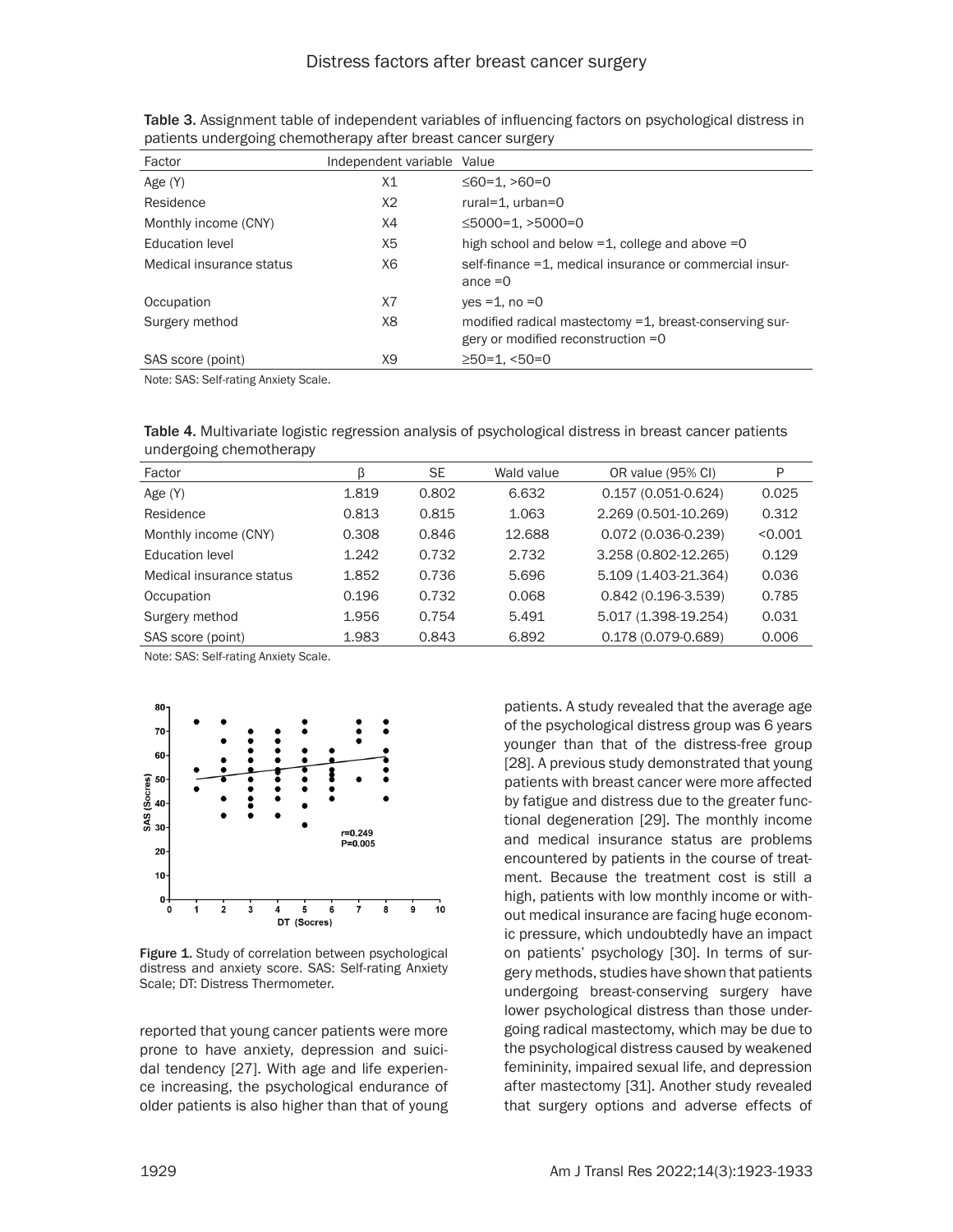## Distress factors after breast cancer surgery

|                                          | Observation group | Control group     |       |       | Observation group | Control group   |       |       |
|------------------------------------------|-------------------|-------------------|-------|-------|-------------------|-----------------|-------|-------|
| Category                                 | Before treatment  | Before treatment  |       |       | After treatment   | After treatment |       |       |
| Degree of psychological distress (point) | 4.61+1.86         | $4.49 \pm 1.79$   | 0.322 | 0.748 | $3.26 + 1.52***$  | $4.02 + 1.62$   | 2.730 | 0.020 |
| SAS score (point)                        | 54.25+9.54        | $55.27 \pm 10.35$ | 0.502 | 0.617 | 48.74±9.01***     | 53.78+10.21     | 2.564 | 0.012 |

#### Table 5. Degree of psychological distress and anxiety score in the two groups of patients after care intervention

Note: Compared to before treatment within the same group, \*\*\*P<0.001.

Table 6. Comparison of the quality of life between two groups of patients before and after treatment

| Category                    | Observation group | Control group    |       | D     | Observation group           | Control group                 |       |         |
|-----------------------------|-------------------|------------------|-------|-------|-----------------------------|-------------------------------|-------|---------|
|                             | Before treatment  | Before treatment |       |       | After treatment             | After treatment               |       |         |
| Additional concerning items | $13.82 \pm 2.73$  | 14.02+2.92       | 0.346 | 0.730 | $18.62 + 3.22^*$            | $15.92 + 3.72$ <sup>*</sup>   | 3.802 | < 0.001 |
| Social/family well-being    | $11.27 \pm 2.65$  | $11.87 \pm 2.78$ | 1.082 | 0.282 | $17.21 \pm 3.52^*$          | $13.92 \pm 3.31^*$            | 4.717 | < 0.001 |
| Functional well-being       | $12.82 \pm 2.78$  | $13.23 \pm 2.68$ | 0.736 | 0.484 | $16.23 + 2.83$ <sup>*</sup> | $14.04 \pm 2.92$ <sup>*</sup> | 3.731 | < 0.001 |
| Physical well-being         | $13.72 + 2.48$    | $13.82 + 2.61$   | 0.192 | 0.848 | $17.62 + 3.21$ *            | $15.92 + 3.28$ <sup>*</sup>   | 2.566 | 0.012   |
| Emotional well-being        | $12.23 \pm 2.57$  | $12.63 + 2.61$   | 0.767 | 0.451 | $17.26 \pm 3.35^*$          | $15.32 \pm 3.54$ <sup>*</sup> | 2.578 | 0.007   |
| Overall quality of life     | 63.92±7.92        | 64.23±7.62       | 0.195 | 0.845 | 86.19±12.92                 | 75.09±11.72                   | 4.409 | < 0.001 |

Note: Compared to before treatment within the same group, \*P<0.005.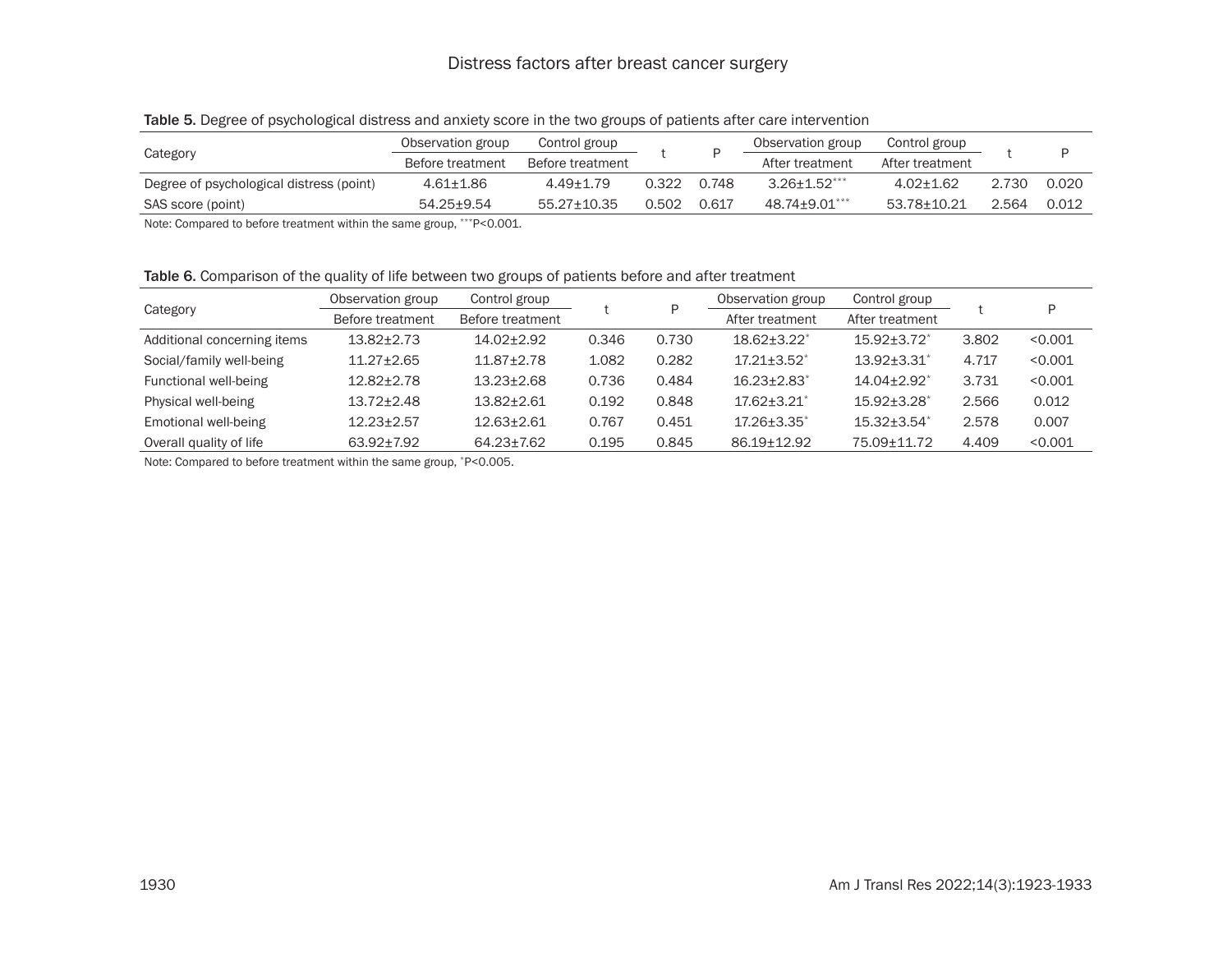chemotherapy can affect the psychological distress of patients, which is consistent with our findings [32]. This may be due to the fact that breast-conserving surgery does not impact patients much regarding the physical appearance, which enables them quickly to return to normal life and to experience low degree of psychological distress.

A study on the psychological distress of patients with a new diagnosis of breast cancer and another one on psychological distress of patients with first-time chemotherapy exhibited psychological scores of (4.47±2.29) and (4.92±2.23), respectively [33, 34]. An overseas study reported a psychological distress score of (3.95±2.57) in breast cancer patients [35]. The score by overseas study is slightly lower than that of the domestic study, which may result from the fact that their patients had been diagnosed within 5 years and already had a certain understanding of the disease. Studies have demonstrated that reducing patients' psychological distress can help to ameliorate their negative emotions, which makes them to cope with the treatment with a positive attitude. Studies have also shown that psychological distress is positively correlated with patients' anxiety, and the elimination of psychological distress was associated with the removal of negative emotions [12, 36]. Our data are in line with previous results that the degree of psychological distress is positively correlated with the anxiety score. Further use of stepwise care intervention has found that this method is beneficial to the elimination of patients' psychological distress and anxiety. Studies have revealed that the stepwise care is a new type of nursing model that increases the intensity of gradual intervention [37]. A domestic study reported that for patients with gynecological malignant tumors, stepwise psychological care can effectively ameliorate the psychological distress and improve patients' quality of life [38]. Our study suggests that stepwise psychological care can alleviate patients' psychological distress and anxiety.

The sample size in this study was small, thus, a multi-center research would be needed to expand the sample size in the future. Additionally, the factors that affect patients' psychological distress and the therapeutic value of stepwise psychological care also warrant future investigation.

In summary, young age, low monthly income, radical mastectomy, and no medical insurance are independent factors that affect the psychological distress of patients undergoing chemotherapy after breast cancer surgery. The use of stepwise psychological care can reduce patients' psychological distress and anxiety.

#### Disclosure of conflict of interest

#### None.

Address correspondence to: Congmei Tu, Department of Hospice, Affiliated Hospital of Guangdong Medical University, No. 57 South Renmin Avenue, Zhanjiang 524001, Guangdong Province, China. Tel: +86-0759-2387588; Fax: +86-0759-2387589; E-mail: [13509933378@163.com](mailto:13509933378@163.com)

#### **References**

- [1] Bray F, Ferlay J, Soerjomataram I, Siegel RL, Torre LA and Jemal A. Global cancer statistics 2018: GLOBOCAN estimates of incidence and mortality worldwide for 36 cancers in 185 countries. CA Cancer J Clin 2018; 68: 394- 424.
- [2] Siegel RL, Miller KD and Jemal A. Cancer statistics, 2018. CA Cancer J Clin 2018; 60: 277- 300.
- [3] Desantis CE, Ma J, Gaudet MM, Newman LA, Miller KD, Sauer AG, Jemal A and Siegel RL. Breast cancer statistics, 2019. CA Cancer J Clin 2019; 69: 438-451.
- [4] Dora L, Agrawal S, Panda R and Abraham A. Optimal breast cancer classification using GaussNewton representation based algorithm. Expert Syst Appl 2017; 85: 134-145.
- [5] Chen Y, Hao Y, Huang Y, Wu W, Liu X, Li Y, Gou M and Qian Z. An injectable, near-infrared light-responsive click cross-linked azobenzene hydrogel for breast cancer chemotherapy. J Biomed Nanotechnol 2019; 15: 1923-1936.
- [6] Xu AJ, DeSelm CJ, Ho AY, Gillespie EF, Braunstein LZ, Khan AJ, McCormick B, Powell SN and Cahlon O. Overall survival of breast cancer patients with locoregional failures involving internal mammary nodes. Adv Radiat Oncol 2019; 4: 447-452.
- [7] Bobevski I, Kissane DW, Vehling S, McKenzie DP, Glaesmer H and Mehnert A. Latent class analysis differentiation of adjustment disorder and demoralization, more severe depressive and anxiety disorders, and somatic symptoms in patients with cancer. Psychooncology 2018; 27: 2623-2630.
- [8] Henry BJ. Quality of life and resilience: exploring a fly fishing intervention for breast cancer survivors. Clin J Oncol Nurs 2017; 21: e9-e14.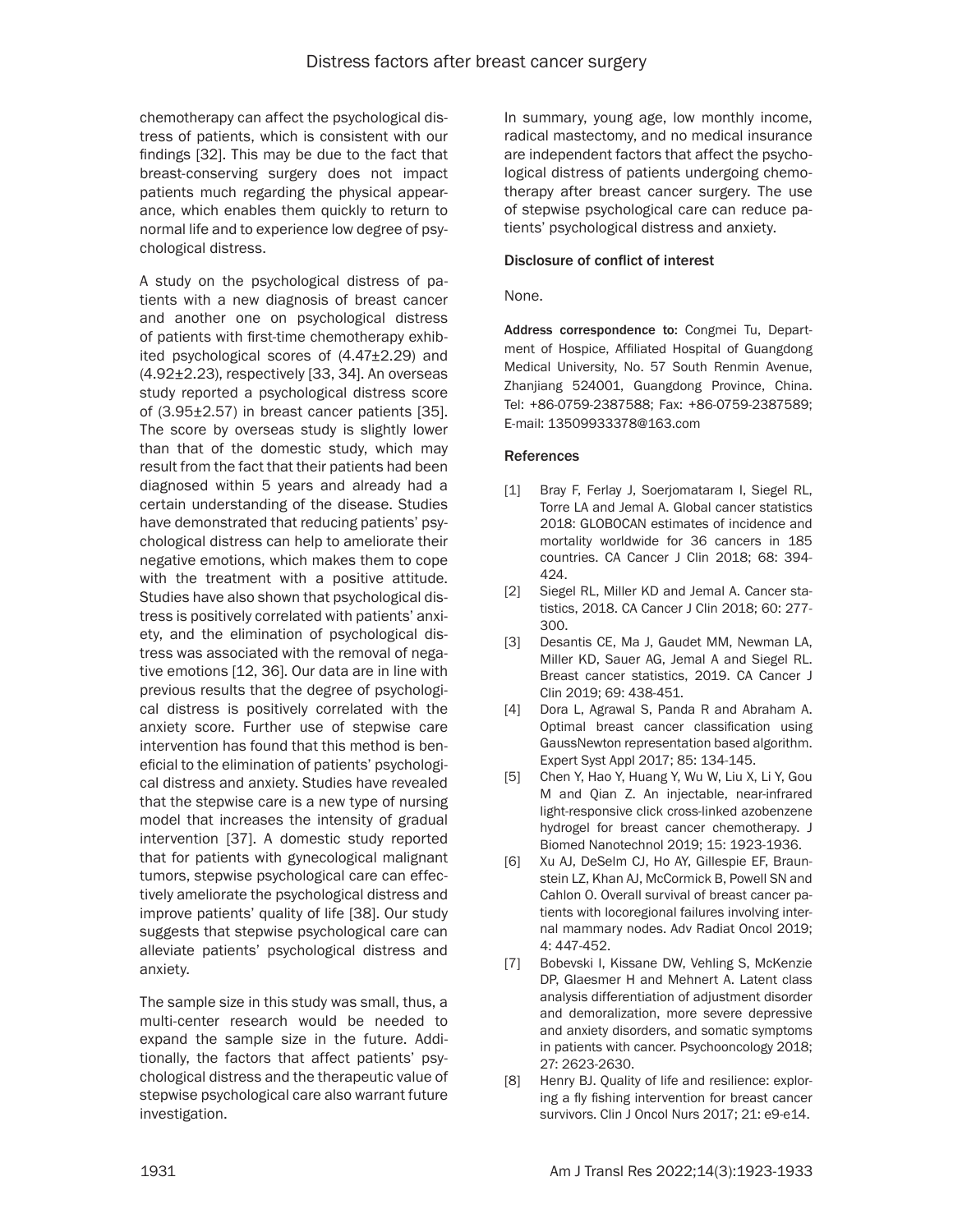- [9] Zhang C, Shi D and Yang P. BNP as a potential biomarker for cardiac damage of breast cancer after radiotherapy: a meta-analysis. Medicine (Baltimore) 2019; 98: e16507.
- [10] Quyyumi FF, Wright JD, Accordino MK, Buono D, Law CW, Hillyer GC, Neugut AI and Hershman DL. Factors associated with multidisciplinary consultations in patients with early stage breast cancer. Cancer Invest 2019; 37: 233-241.
- [11] Lam WW, Yoon SW, Sze WK, Ng AW, Soong I, Kwong A, Suen D, Tsang J, Yeo W, Wong KY and Fielding R. Comparing the meanings of living with advanced breast cancer between women resilient to distress and women with persistent distress: a qualitative study. Psychooncology 2017; 26: 255-261.
- [12] Liu F, Huang J, Zhang L, Fan F, Chen J, Xia K and Liu Z. Screening for distress in patients with primary brain tumor using distress thermometer: a systematic review and meta-analysis. BMC Cancer 2018; 18: 124.
- [13] van Straten A, Hill J, Richards DA and Cuijpers P. Stepped care treatment delivery for depression: a systematic review and meta-analysis. Psychol Med 2015; 45: 231-246.
- [14] Li LL, Li XM, Han DF, Li JY, Zhao WQ and Zhang MY. A longitudinal study on the locus of psychological distress and its influencing factors in patients with breast cancer. Chin J Nurs 2020; 55: 22-28.
- [15] Wan G, Cao F, Wang X and Sun X. Bevacizumab added to neoadjuvant chemotherapy in Her2 negative non-metastatic breast cancer. J Cancer 2019; 10: 416-417.
- [16] Zainal NZ, Booth S and Huppert FA. The efficacy of mindfulness-based stress reduction on mental health of breast cancer patients: a meta-analysis. Psychooncology 2013; 22: 1457-1465.
- [17] Zhan YN, Wang BQ, Tian J, Liu J, Feng X, Guo Y, Jia Y and Guo R. Effect of ladder psychological nursing on anxiety, depression and quality of life in patients with head and neck cancer. J Nur Sci 2019; 34: 6-9.
- [18] Gao J, Deng F and Jia W. Inhibition of indoleamine 2,3-dioxygenase enhances the therapeutic efficacy of immunogenic chemotherapeutics in breast cancer. J Breast Cancer 2019; 22: 196-209.
- [19] Cai G, Cao L, Kirova YM, Feng Y and Chen JY. Prospective results of concurrent radiation therapy and weekly paclitaxel as salvage therapy for unresectable locoregionally recurrent breast cancer. Radiat Oncol 2019; 14: 115.
- [20] Truong C, Gallo J, Roter D and Joo J. The role of self-disclosure by peer mentors: using personal narratives in depression care. Patient Educ Couns 2019; 102: 1273-1279.
- [21] Wu PH, Chen SW, Huang WT, Chang SC and Hsu MC. Effects of a psychoeducational intervention in patients with breast cancer undergoing chemotherapy. J Nurs Res 2018; 26: 266-279.
- [22] National Comprehensive Cancer Network. NCCN clinical practice guidelines in oncologydis tress management (version 3.2019). National Comprehensive Cancer Network 2019.
- [23] Pérez S, Conchado A, Andreu Y, Galdón MJ, Cardeña E, Ibáñez E and Durá E. Acute stress trajectories 1 year after a breast cancer diagnosis. Support Care Cancer 2016; 24: 1671- 1678.
- [24] Goyal NG, Levine BJ, Van Zee KJ, Naftalis E and Avis NE. Trajectories of quality of life following breast cancer diagnosis. Breast Cancer Res Treat 2018; 169: 163-173.
- [25] Li Y, Wang K, Yin Y, Li Y and Li S. Relationships between family resilience, breast cancer survivors' individual resilience, and caregiver burden: a cross-sectional study. Int J Nurs Stud 2018; 88: 79-84.
- [26] Finck C, Barradas S, Zenger M and Hinz A. Quality of life in breast cancer patients: associations with optimism and social support. Int J Clin Health Psychol 2018; 18: 27-34.
- [27] Xie J, Ding S, He S, Duan Y, Yi K and Zhou J. A prevalence study of psychosocial distress in adolescents and young adults with cancer. Cancer Nurs 2017; 40: 217-223.
- [28] Robbeson C, Hugenholtz-Wamsteker W, Meeus M, Devoogdt N, Nijs J and De Groef A. Screening of physical distress in breast cancer survivors: concurrent validity of the distress thermometer and problem list. Eur J Cancer Care (Engl) 2019; 28: e12880.
- [29] Bruce J, Thornton AJ, Powell R, Johnston M, Wells M, Heys SD, Thompson AM, Smith CW, Chambers AW and Scott NW; Recovery Study Group. Psychological, surgical, and sociodemographic predictors of pain outcomes after breast cancer surgery: a population-based cohort study. Pain 2014; 155: 232-243.
- [30] Luengo-Fernandez R, Leal J, Gray A and Sullivan R. Economic burden of cancer across the European Union: a population-based cost analysis. Lancet Oncol 2013; 14: 1165-1174.
- [31] Rowland JH, Desmond KA, Meyerowitz BE, Belin TR, Wyatt GE and Ganz PA. Role of breast reconstructive surgery in physical and emotional outcomes among breast cancer survivors. J Natl Cancer Inst 2000; 92: 1422-1429.
- [32] Zabora J, BrintzenhofeSzoc K, Curbow B, Hooker C and Piantadosi S. The prevalence of psychological distress by cancer site. Psychooncology 2001; 10: 19-28.
- [33] Li AZ, Xia HN, Dong MF and Huang HZ. Analysis of psychological pain in newly diagnosed